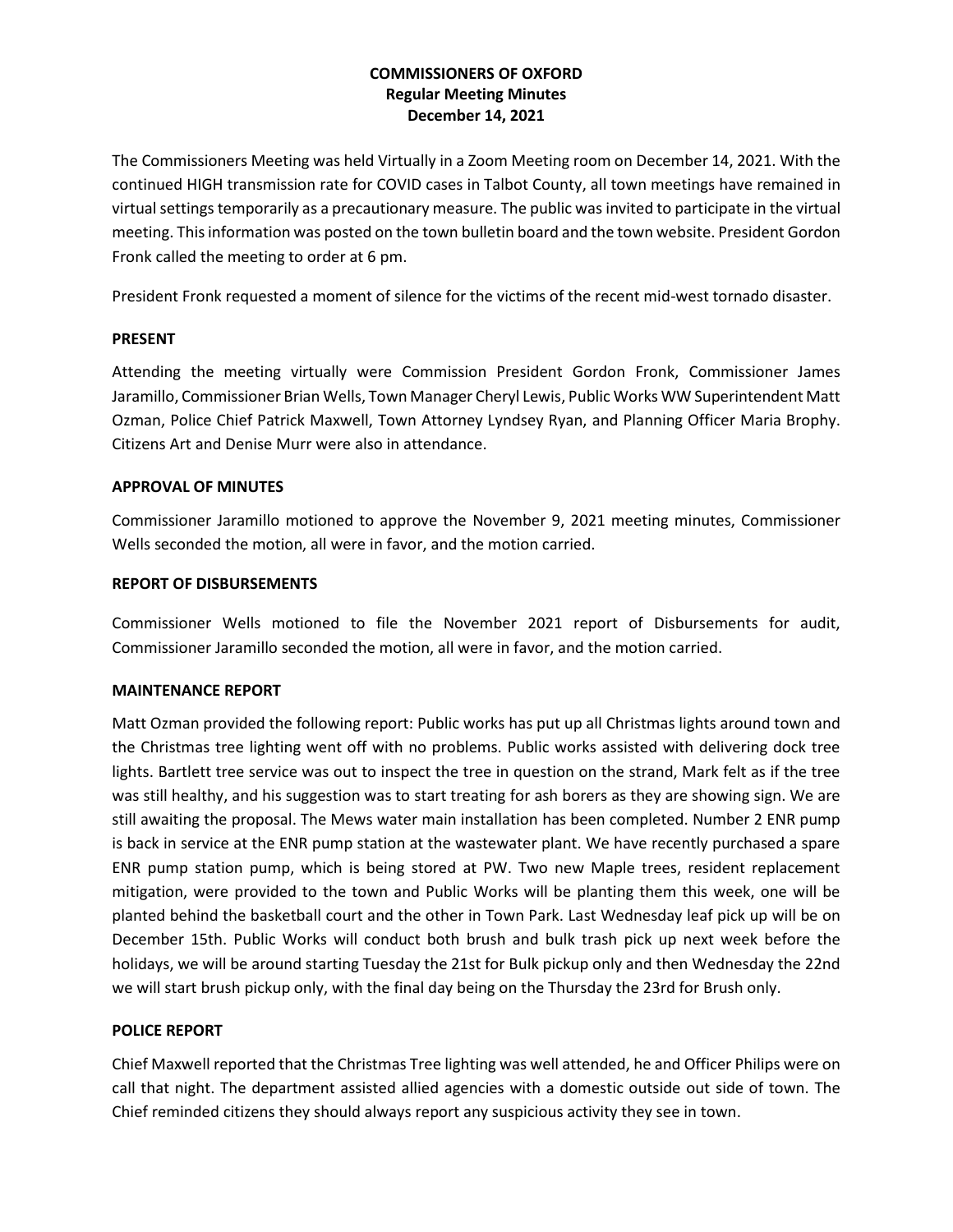### **FIRE COMPANY**

Chief Norbury reported that the call volume has been light for both fire and ambulance. He will be Chief another year and the remaining officer positions will be voted on in January.

## **PROCLAMATION**

Commissioner Fronk read the prepared Proclamation honoring Dale Benson. Following reminiscences, Fronk motioned to approve the Proclamation, Commissioner Wells seconded the motion, all were in favor, and the motion carried.

## **UNFINISHED BUSINESS**

President Fronk reminded all that there will be a public hearing for January 11, 2022 at the Commissioners meeting at 6 pm for Ordinance 2114-2019 Acquisition of Certain Properties located at 101 High Street/200 Market Street.

## **NEW BUSINESS**

Manager Lewis requested approval of a letter of support for a grant application to the DNR Coastal Gateway for potential funding of the Strand Road, Parking Lot and Living Shoreline improvements. The application is being prepared by the National Wildlife Federation on behalf of the town. The request is for \$ 320,000 in grant funding to be matched by a town commitment of \$200,000 in funds to be provided from General Funds or raised through other opportunities by the town. Following discussion of the project, design of which was previously approved as part of the larger Strand Shoreline Improvements project, Commissioner Jaramillo motioned to approve the letter of support and application to DNR, Commissioner Wells seconded the motion, all were in favor, and the motion was carried.

Manager Lewis requested approval of a resolution to adopt the previously approved Retiree Insurance Reimbursement Plan. The Commissioners had requested creation of the plan in 2019 and approved the adoption of a plan by resolution with an amendment to the Employee Manual in 2021. This resolution is the formal approval of the reimbursement plan for retirees who have met the qualifications as found in the employee manual, and which at this time will provide up to \$4000 of reimbursement for actual expenses a retiree has incurred for their post employment health insurance costs. Lewis noted that the reimbursement amount was an appendix to the plan and could be modified in the future to account for changes in insurance costs, etc. Commissioner Fronk motioned to approve the resolutions as presented within the plan, Commissioner Jaramillo seconded the motion, all were in favor, and the motion carried.

## **LETTERS AND REQUEST**

None presented.

## **ATTORNEY**

No further comments.

## **TOWN MANAGER**

Lewis noted that the Maryland Dept of Health was recently impacted by ransomware and that there has been no available Covid data since December 3<sup>rd</sup>, presenting a dilemma for planning purposes. it is